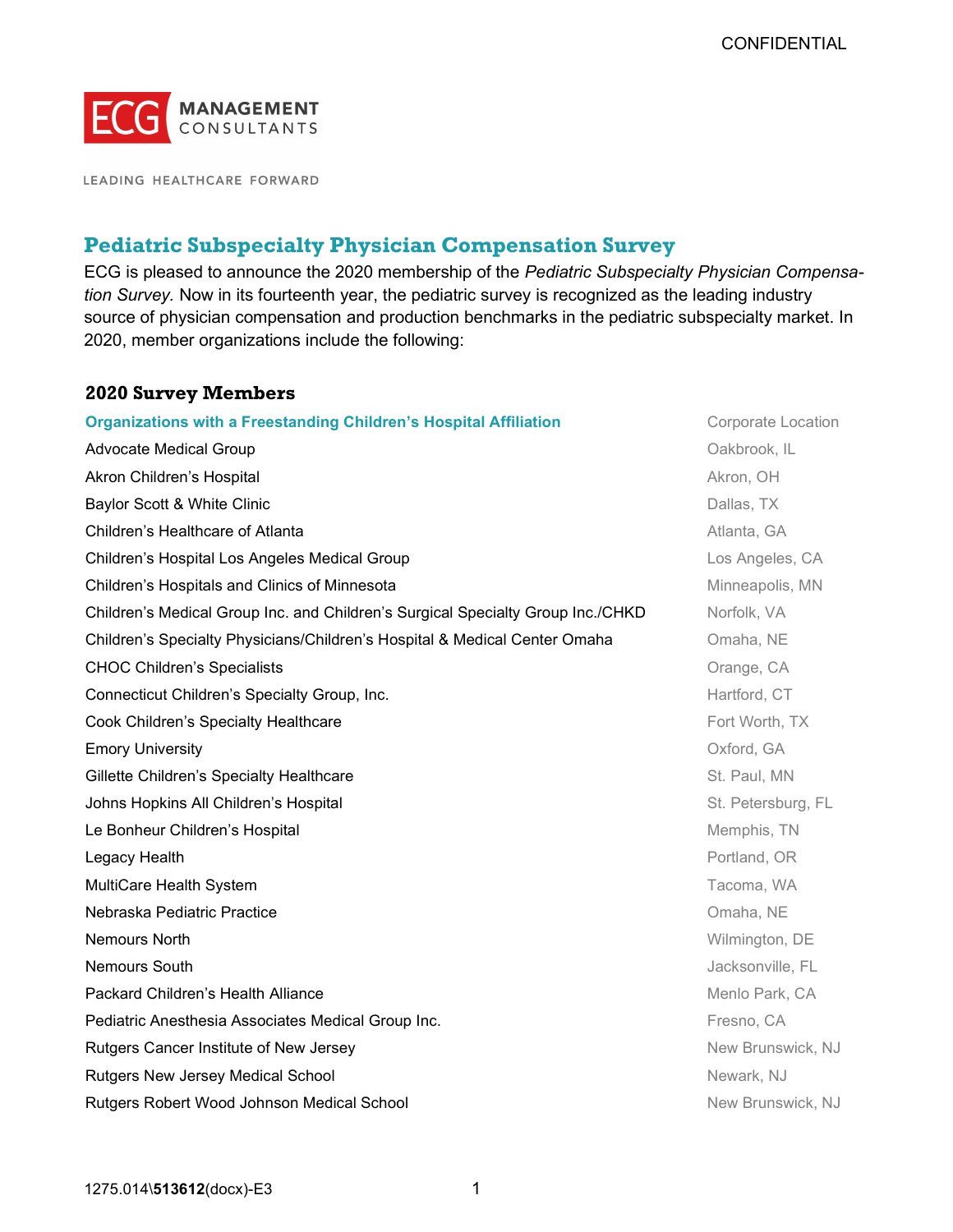### CONFIDENTIAL

## 2020 Survey Members (continued)

| Organizations with a Freestanding Children's Hospital Affiliation (continued) | <b>Corporate Location</b> |
|-------------------------------------------------------------------------------|---------------------------|
| Rutgers University Behavioral Health Care                                     | Piscataway, NJ            |
| Seattle Children's Hospital                                                   | Seattle, WA               |
| Seton Healthcare Family                                                       | Austin, TX                |
| SSM Health - Dean Medical Group                                               | Madison, WI               |
| SSM Health - St. Louis                                                        | St. Louis, MO             |
| <b>Stanford University School of Medicine</b>                                 | Stanford, CA              |
| Straub Clinic & Hospital                                                      | Honolulu, HI              |
| <b>UCSF Benioff Children's Physician</b>                                      | Emeryville, CA            |
| UnitedHealth Group - The Everett Clinic                                       | Everett, WA               |
| University of Oklahoma College of Medicine                                    | Oklahoma City, OK         |
| University of Rochester Medical Center                                        | Rochester, NY             |
| UT Le Bonheur Pediatric Specialists Inc.                                      | Memphis, TN               |
| Valley Children's Specialty Medical Group Central California Inc.             | Madera, CA                |
| <b>Organizations with Pediatrics Within an Adult Hospital</b>                 | Corporate Location        |
| AltaMed                                                                       | Los Angeles, CA           |
| <b>BayCare Medical Group</b>                                                  | Tampa Bay, FL             |
| Beacon Health System                                                          | Elkhart, IN               |
| <b>BJC Medical Group</b>                                                      | St. Louis, MO             |
| Bon Secours Mercy Health                                                      | Lorain, OH                |
| CareMount Medical, PC                                                         | Chappaqua, NY             |
| <b>Carilion Clinic</b>                                                        | Roanoke, VA               |
| Carle Physician Group                                                         | Urbana, IL                |
| Centura Health                                                                | Centennial, CO            |
| CHI - Chattanooga                                                             | Chattanooga, TN           |
| CHI-Kentucky OneHealth                                                        | Louisville, KY            |
| CHI-Lincoln                                                                   | Lincoln, NE               |
| CHI - Mercy/Des Moines                                                        | Des Moines, IA            |
| CHI-Omaha                                                                     | Omaha, NE                 |
| CHI-Roseburg                                                                  | Roseburg, OR              |
| CHI - St. Alexius                                                             | Bismarck, ND              |
| CHI - St. Joseph                                                              | Bryan, TX                 |
| CHI - St. Vincent                                                             | Little Rock, AR           |
| CHI - Trinity/Steubenville                                                    | Steubenville, OH          |
| CHI - Unity Family Healthcare                                                 | Little Falls, MN          |
| <b>Columbus Community Hospital</b>                                            | Columbus, NE              |
| Dignity Health Medical Group - Arizona                                        | Phoenix, AZ               |

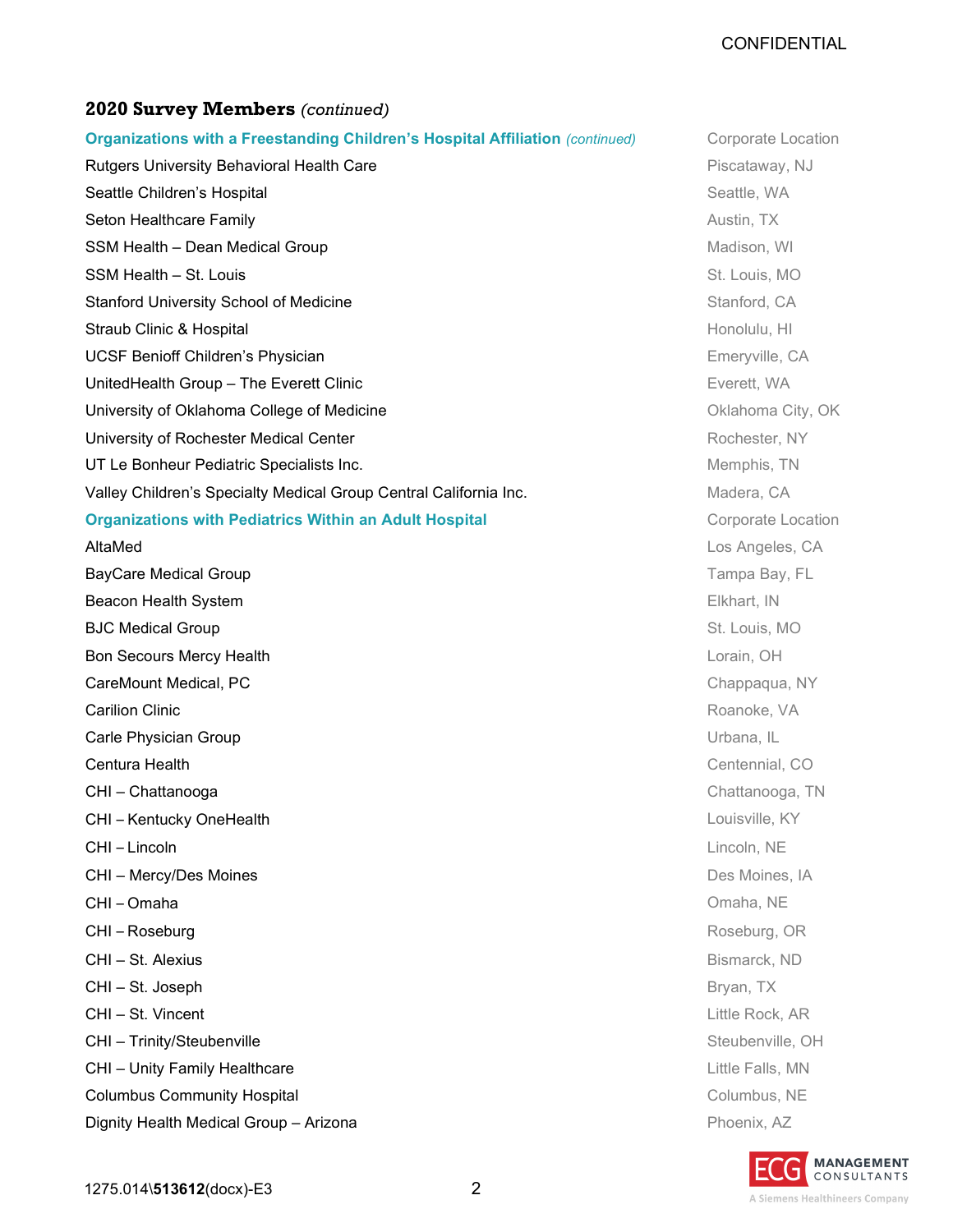#### 2020 Survey Members (continued)

**Organizations with Pediatrics Within an Adult Hospital (continued)** Corporate Location Dignity Health Medical Group – FPMG San Francisco, CA Dignity Health Medical Group – Nevada Las Vegas, NV **Dignity Health Medical Group – Santa Cruz** Santa Cruz, CA Dignity Health Medical Group – Woodland Woodland Woodland, CA **Dreyer Medical Clinic Community Community Community Community Community Community Community Community Community Epic Care** Anitoch, CA Genesis Healthcare System **Davenus Community Community Community** Community Community Davenport, IA Grand Lake Physician Practices St. Marys, OH HealthPartners – Health Partners Medical Group **Bloomington, MN** Bloomington, MN HealthPartners – Park Nicollet Medical Group Minneapolis, MN **Hutchinson Clinic Hutchinson, KS Island Hospital Anacortes, WA Anacortes, WA Anacortes, WA Anacortes, WA Anacortes, WA Anacortes, WA Anacortes, WA Jefferson Healthcare** Proceeding and the extension of the extension of the extension of the extension of the extension of the extension of the extension of the extension of the extension of the extension of the extension Maine Medical Center/Maine Medical Partners **Scarborough, ME** Scarborough, ME **Mankato Clinic Contract Contract Contract Contract Contract Contract Contract Contract Contract Contract Contract Contract Contract Contract Contract Contract Contract Contract Contract Contract Contract Contract Contract** Medical University of South Carolina Charleston, SC and Charleston, SC and Charleston, SC **MemorialCare Medical Group Care According to the CAR According CA** Fountain Valley, CA Mercy Health – Trinity Health Grand Rapids, MI and Rapids, MI and Rapids, MI and Rapids, MI and Rapids, MI and Rapids, MI North Mississippi Clinics, Inc. Tupelo, MS NorthShore Medical Group **Evanston**, IL **Northwest Permanente, PC** Portland, OR **Novant Health** Charlotte, NC **OhioHealth Physician Group – Athens Athens Athens, OH** Athens, OH OhioHealth Physician Group – Central Ohio Columbus, OH **OhioHealth Physician Group – Marion Marion Marion Marion, OH** Our Lady of the Lake Physician Group Baton Rouge, LA **Palo Alto Medical Foundation Mountain View, CA Parkview Health** Fort Wayne, IN **Pediatric Specialists of Virginia** Fairfax, VA and The Second Science of Tairfax, VA and Tairfax, VA and Tairfax, VA **Providence Medical Group – Oregon Providence Additional Portland, OR** Providence Medical Group – Spokane Spokane Spokane, WA **Quincy Medical Group Community Community Community Community Community Community Cuincy, IL** Scripps Coastal Medical Center San Diego, CA SSM Health – Mid-Missouri Jefferson City, MO SSM Health – Monroe Clinic Hospital Monroe, WI and Monroe, WI and Monroe, WI and Monroe, WI **SSM Health – Oklahoma Oklahoma Oklahoma Oklahoma City, OK**